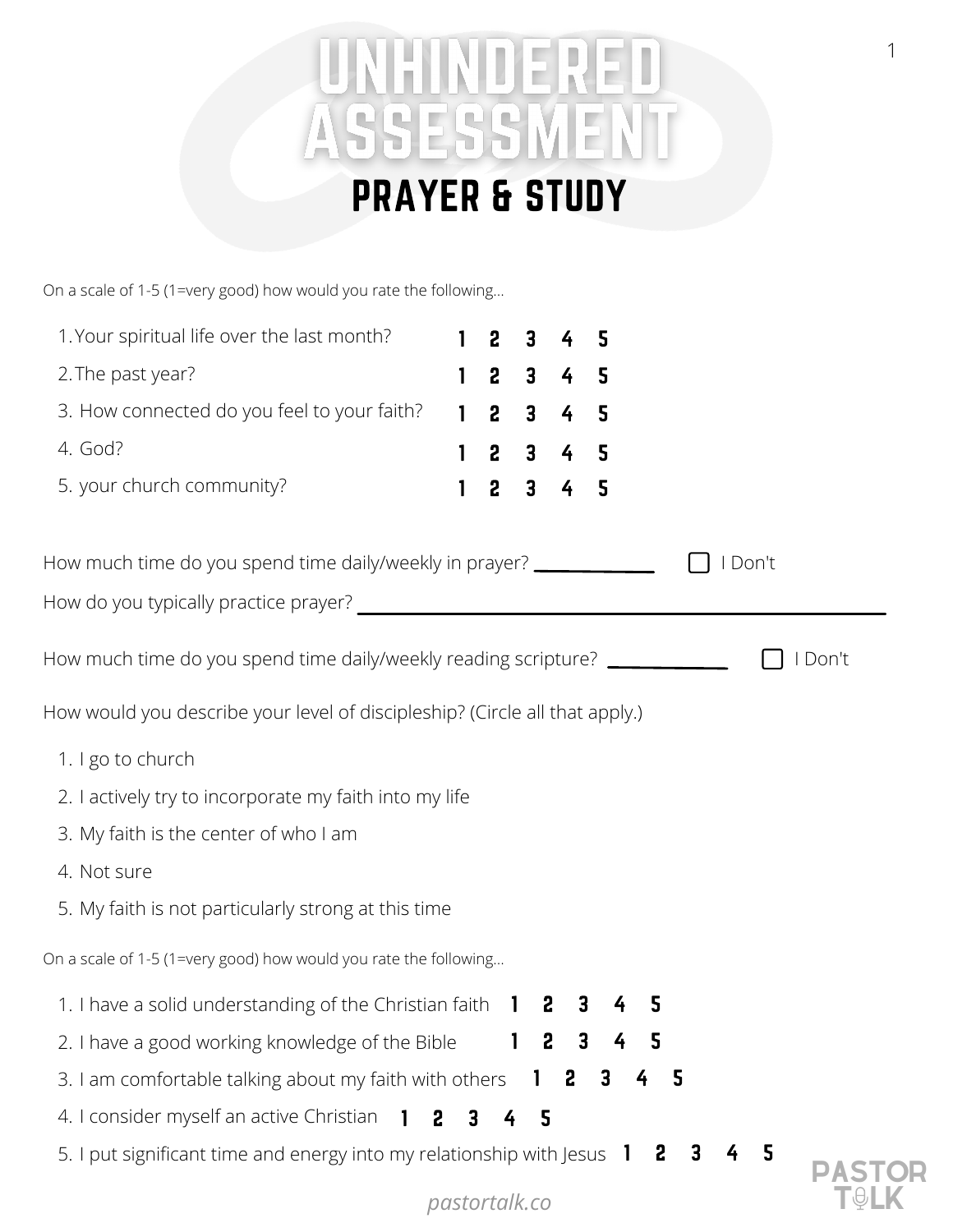## HINDEREL ASSESSMEN PRAYER & STUDY

How much personal time do you spend daily…

- 1.Phone (Hours)
- 2. Computer (Hours)
- Social Media 3. (Hours)
- Entertainment 4. (Hours)

Are you more or less involved than the past with… (Circle)

| 1. Church          | <b>MORE</b> | <b>SAME</b> | <b>LESS</b> |
|--------------------|-------------|-------------|-------------|
| 2. Worship         | <b>MORE</b> | <b>SAME</b> | <b>LESS</b> |
| 3. Personal Prayer | <b>MORE</b> | <b>SAME</b> | <b>LESS</b> |
| 4. Bible study     | <b>MORE</b> | <b>SAME</b> | <b>LESS</b> |

What has changed?

PASTOR